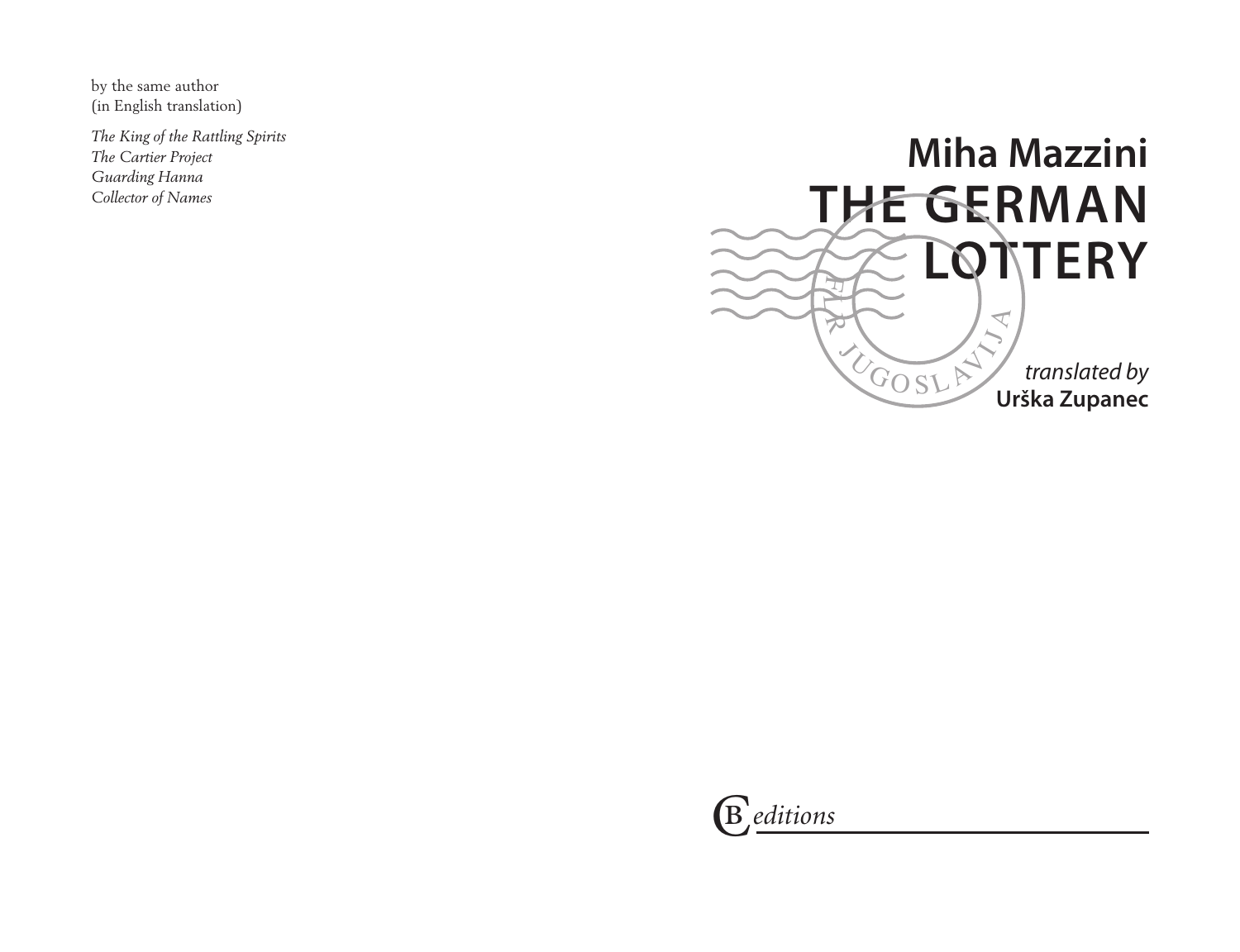

First published in 2012 by CB editions 146 Percy Road London W12 9QL www.cbeditions.com

All rights reserved © Miha Mazzini, 2010 English translation © Miha Mazzini, 2011

The rights of Miha Mazzini and Urška Zupanec to be identified respectively as author and translator of this work have been asserted in accordance with the Copyright, Designs and Patents Act 1988

German Lottery design (opposite and page 49) © Andreja Brulc

Printed in England by Blissetts, London W3 8DH

ISBN 978-0-9567359-0-0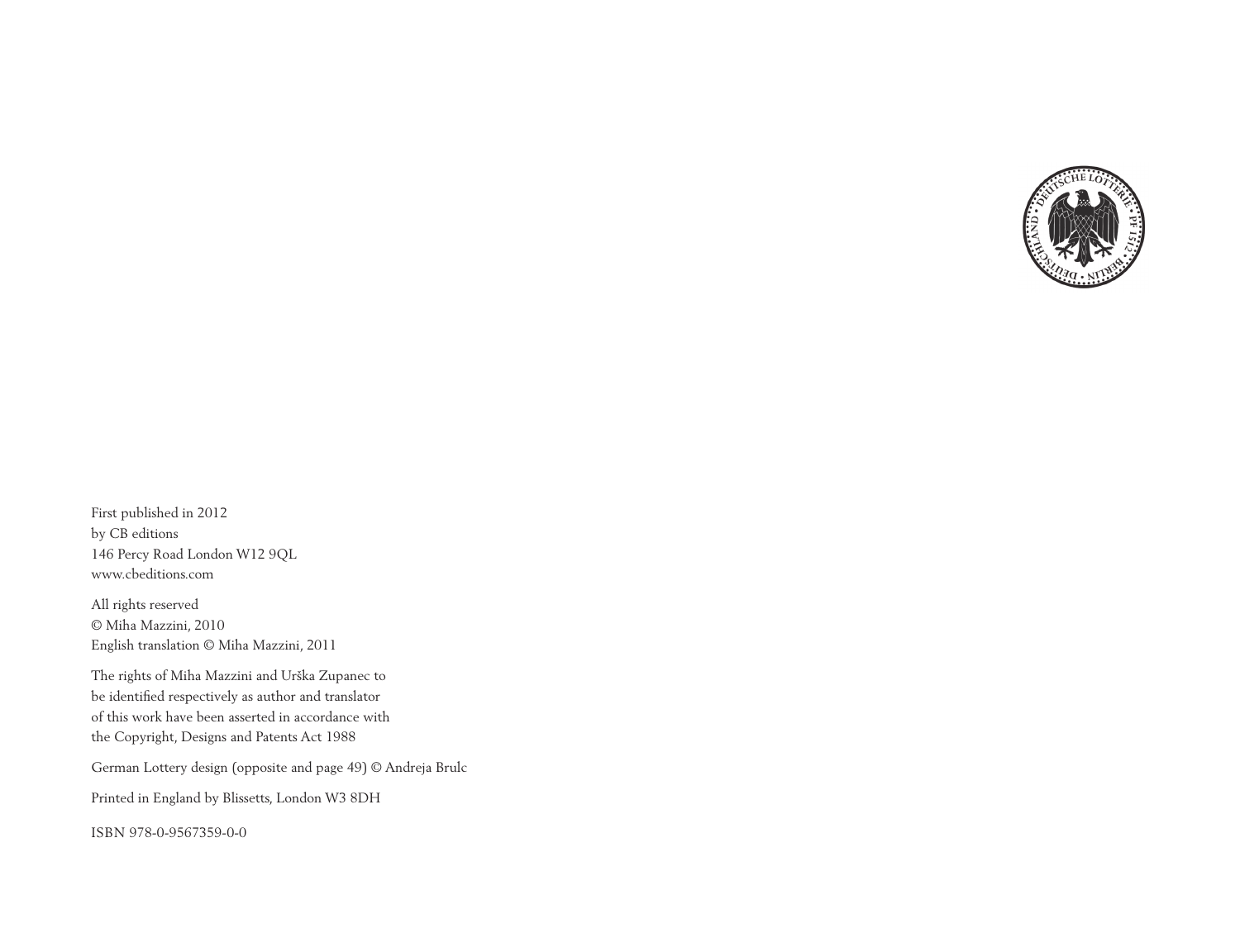

## No. You've got to tell her: no.

I remember how hard it is; you want to scream it, beg with it, but a true *no* is quite ordinary, normal, neither loud nor soft, though there is something in it that comes from your moral core, as I call it. They've dug into you, pushed you, and finally pinned you against your own essence so you can't shrink any further. This is how you say it:

No.

When you say it, that's it. End of story. People feel it. But you've got to be strong inside, you've got to firmly believe, you've got to . . .

Oh, how hard it is!

Until you've said it, can you be a mature and responsible person at all?

It wasn't easy, this *no* of mine. Especially because I had to say it to a woman. For the first and . . . well, actually, also for the last time in my life. Once was enough, that's how strong it was.

Perhaps the time is right for you to hear the story of my success. You're the right age – as old as I was when I became part of the German Lottery.

I'll start telling it when you come to visit me again.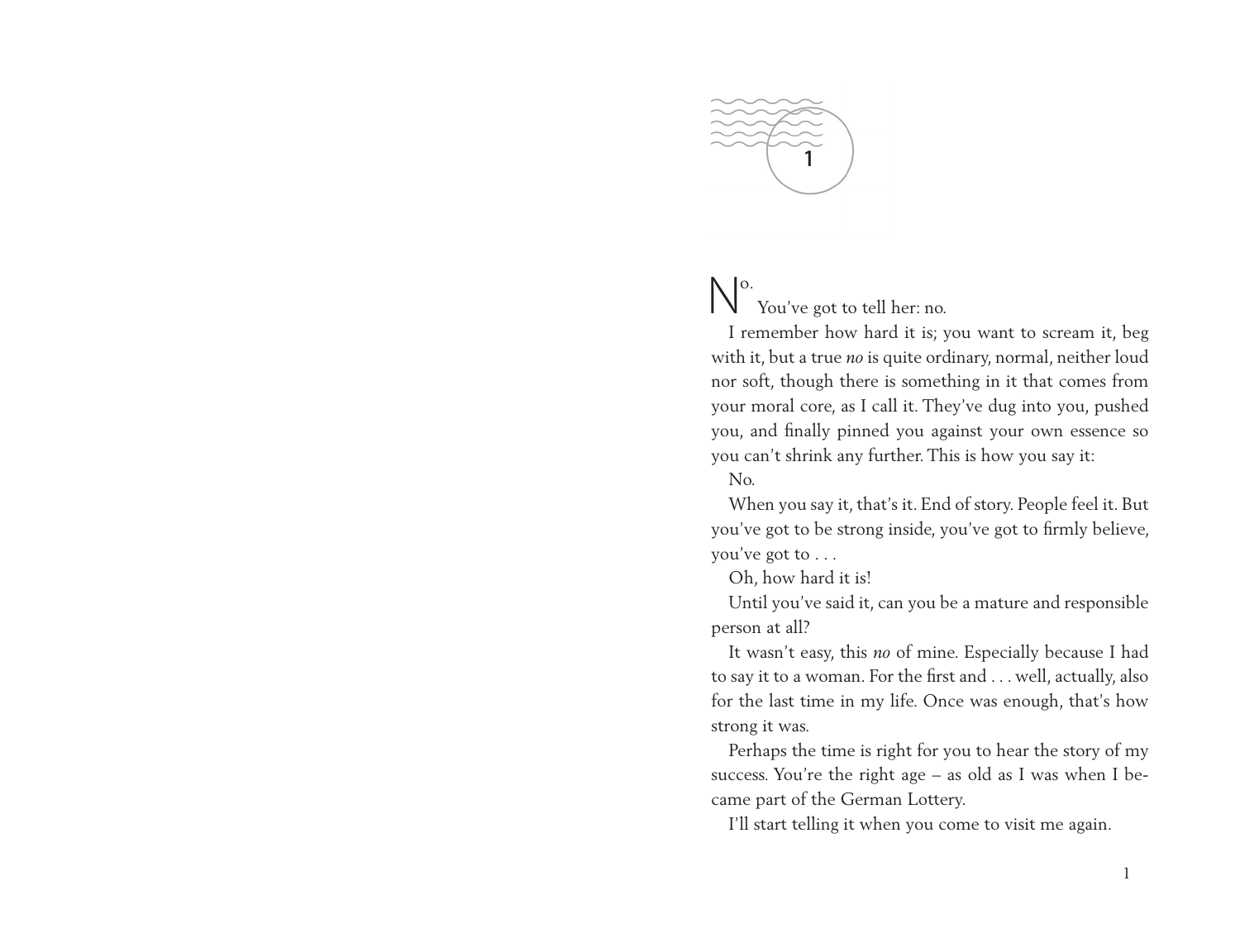**2**

T hey sent me here in the beginning of March 1950 to work at the post office. Youths my age from the home for war orphans were drafted into the army, you had to serve three years back then, but I wasn't accepted because of my bad knee. I was disabled, so they decided I should become a postman.

Yes, I know it sounds strange that someone could look at a young man with a limp and think: he'll make a good postman! But those were different times, socialist times. We were all equal and everyone was qualified for everything. There were no differences. These days it's tougher. You have a limp, you can't be a postman. You have no taste, you can't be a cook. You're impolite and slow, you can't be a waiter. If you start sorting people by their characteristics, there will never be enough of them to fill all the jobs. Someone who is impolite and slow will have to pretend to be polite and quick to get the job, which means he'll be lying to himself and to others. People have a tendency towards the truth and the Yugoslav socialism supported that.

I've wandered a little. I'm sorry.

Back then the post office was in the old building, on this side of the river, right next to the bridge. They pulled it down before you were born. Maybe I could find some pictures . . . I'll have a look before next time.

It was small, from Austro-Hungarian times. A single counter by the wall, little piles of forms in the corner. A few pens, a bottle of ink, a sponge moistener for stamps, which was always dry, so everybody had to lick their stamps. Later I heard a joke about why President Tito didn't allow his picture to be put on stamps for a long time. Because people would spit on the wrong side. Ha, ha.

Well.

The room was divided down the middle – wood up to waist height and then glass, a window, and behind the window, Mrs . . . well, *Comrade* Leopoldina. We all became comrades at that time and had to use the familiar form of address with each other, which was embarrassing. How could I address this old lady, who must have personally met Emperor Franz Joseph, as Comrade? When I did, she stopped for a moment, as if to check if I were talking to her. Not that we had many dealings. She came in the morning, at eight – we postmen arrived two hours earlier – closed at noon and came back in the afternoon. Good day, good night, that's about all we ever said to each other. I can still see her clearly; she looked like an owl with those glasses of hers.

Like I've said, we postmen arrived at six. The manager stood at the front door checking his watch, so we were always on time. He unlocked the door and we filed in after him. The three of us turned right into the sorting room and he went straight into his office. Lovro and Janez were old postmen, from before the war. Lovro, the poor guy, would immediately sit down at the counter and shake, whining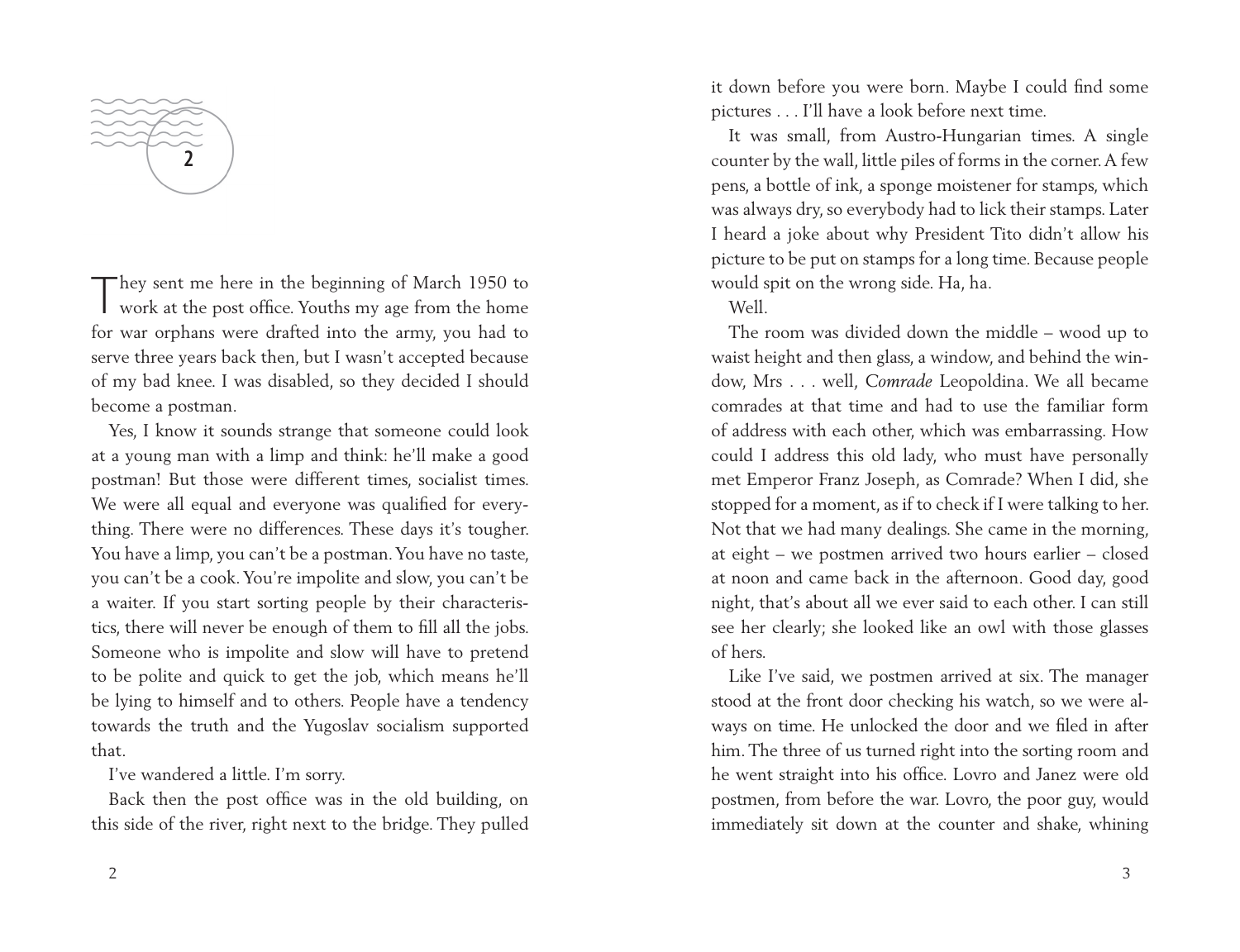softly. I can still hear his fingers pattering on the counter, just like rain. He didn't sort the mail. How could he? Just before seven, Janez grabbed him by the arm, helped him to his feet, and took him for a walk across the bridge to the pub.

I sorted their mail. They couldn't deal with that too, old and weak as they were. How quick and skilful I was! I even had time to read the newspaper headlines and the captions under the pictures in peace and quiet before they came back.

When they did, half an hour later, I could hardly recognise Lovro, his step sure and self-confident. He often entered the room making fun of me, calling me beanpole and long Monday.

I sorted the mail by delivery, that's what you called it, into a rack, in the same order we put the mail into our bags, which was again the order of our routes.

At half past seven sharp, the manager walked into the sorting room and dragged his finger across the sorted mail. The first time, when I was new, he had to ask me if there was anything special; afterwards he just looked at me and I would shake my head. Lovro and Janez would do the same. I thought the manager looked like a mountain, his finger with the closely-bitten nail like a red hook on white envelopes. Always only the right index finger. He never used his left hand for official purposes, only for smoothing his slightly grizzled hair, shiny with brilliantine.

How softly the envelopes rustled when he bent them. His finger slid and stopped – maybe against a stiffer letter or for no apparent reason – then he drew out an envelope and held it up to the light. Each day he took out a small stack and took it into his office.

A minute to eight, the time for our rounds, he returned the letters, freshly sealed.

The town wasn't big back then. Before I arrived, Lovro and Janez divided it between themselves. After I started, they took over the new apartment block quarter, here, on this bank, where all the customers were in one place and you didn't need to go from house to house to deliver each letter.

I was left with the old side, or the village side as they called it. Before socialism, the farmers built their houses and stables on the slopes; they didn't want to waste the flat, fertile land. But that was pre-revolutionary, old-fashioned, big-landowner thinking; now they laid concrete and asphalt on the fields.

The houses near the river still huddled together, but those along the slopes were dotted further and further apart. If you take a good look, you'll see the mountains reach towards us like the paws of a cat or a dog. Mail delivery was an endless trudge up and down.

I ate at the People's Kitchen which was built for the factory workers. When I looked down over my delivery route from the highest hill, I saw all the rooftops from under which the smells of cooking climbed up, something different from each house; how confusing and uneconomical, each family making their own meal, while the People's Kitchen served the same to everyone. We were getting communism even in the kitchen!

Postmen should have taken turns in the evening emptying of the mailboxes in the town, but my colleagues had families, so I went back to the post office every evening, took the company bicycle and my bag, and went to collect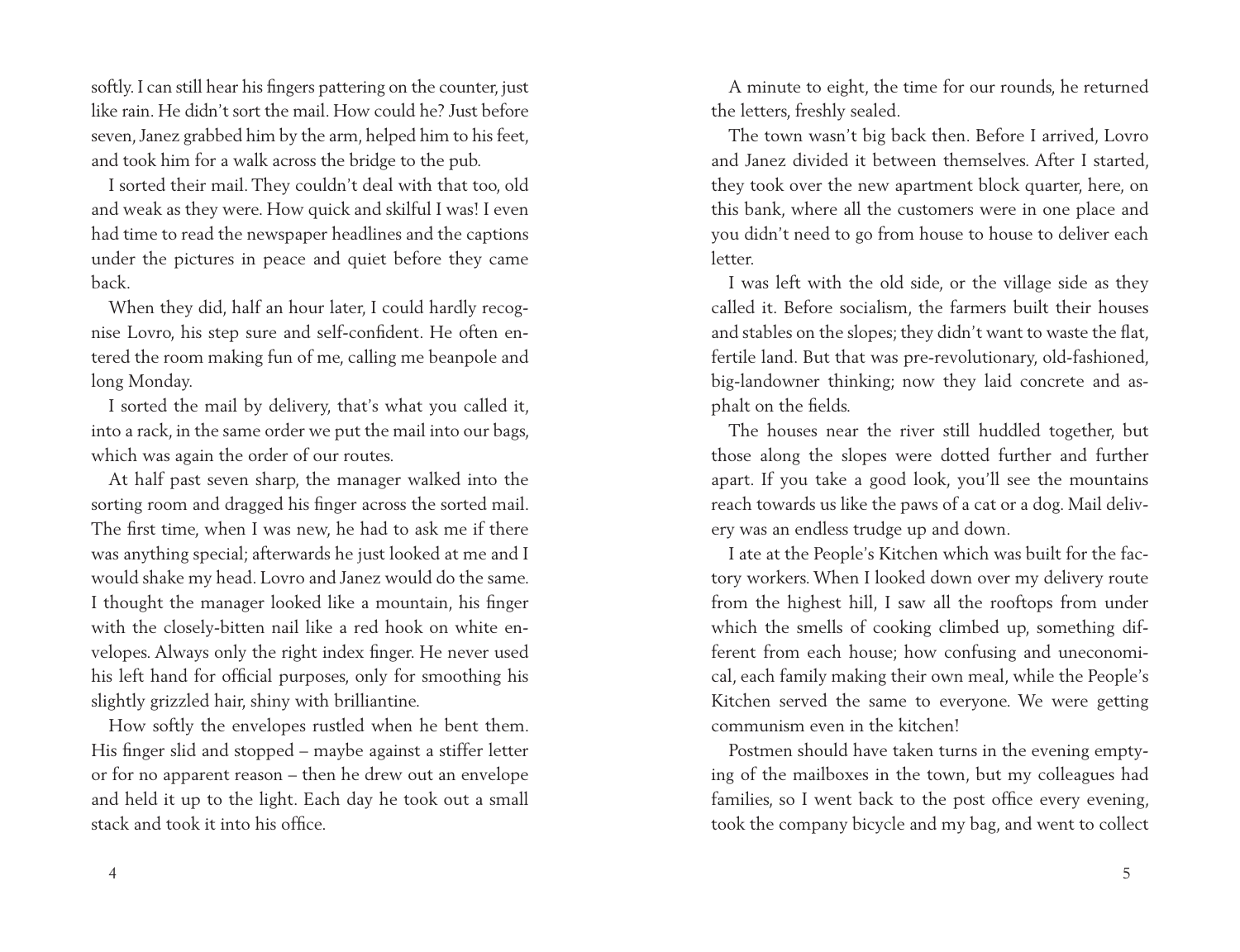the mail. When the weather was fine, there was nothing better than a bicycle. What I miss most is the feeling of pushing yourself uphill with your own muscles. The wind, the slope, everything, everything wants to stop you, but you won't give in. Beautiful. How beautiful. Well . . .

I went back to the post office with my bag and sorted the collected mail into four piles: for abroad, other republics, Slovenia, and sometimes for our home town, if necessary. This wasn't often; people still visited each other back then. The manager always came out of his office at eight sharp and went through the piles again. Occasionally, he took a letter or two with him, but less than in the morning, because he knew there would be more managers between him and the addressees, who would try to prevent correspondence between hostile elements.

This is what we did every day, except on Sundays. That's it.

Have I forgotten anything?

You can yawn away, but I have to explain how the work was organised for you to understand the secret of the German Lottery. If it hadn't been like that, and if the times had been different, it wouldn't have been possible.

Yes . . . one more thing, as I've already started explaining about the times. On the wall there was the picture of Marshal Tito and next to it a large stain where two years earlier Comrade Stalin used to hang. They took him down because he and Tito had a fight. We were all shouting 'Long live Stalin!' and then we suddenly weren't supposed to do it any more, without anybody telling us. After a while it was criminalised, without any law being passed. Those must have been strange times, but they didn't seem so. Probably

because of youth, which blinds you somehow. You only see yourself, I think.

Do they teach you any of this in school?

I'll refresh your memory: first Tito and Stalin were friends. Tito was ours and Stalin was the Soviet president. Soviet is what we used to call the Russians back then. They had both quarrelled with the Americans, who isolated Yugoslavia because of it. The borders were closed with the tanks and the army. Then Tito stopped bowing his head to Stalin, and the Soviets isolated us as well. So we had Soviet tanks on our eastern borders and American tanks on our western border. It sounds official, but think about it; the West is right over there, just beyond that hill. The American planes kept flying over our heads. One day our men started shooting and brought one down. Really. We were waiting for the Americans to strike, but nothing happened. They kept flying their planes – they are a superpower after all – but on their side of the hill.

Those were different times

But in spite of the tensions that had continued after the war, I wasn't afraid. I thought we were all in the same boat. Each of us alone, but still in the same boat. Now, I think I've never belonged to something bigger than me, though I've tried. Only when I got mixed up with the German Lottery did I learn about fear. I wasn't just alone, I was unique, separated from the crowd, and with this came responsibility for my actions. A mortifying feeling.

You've got to go already? Stay a little longer. Let me just show you my delivery route.

First, I would stride over the bridge, which seemed big and beautiful. Sometime last year, when I felt my legs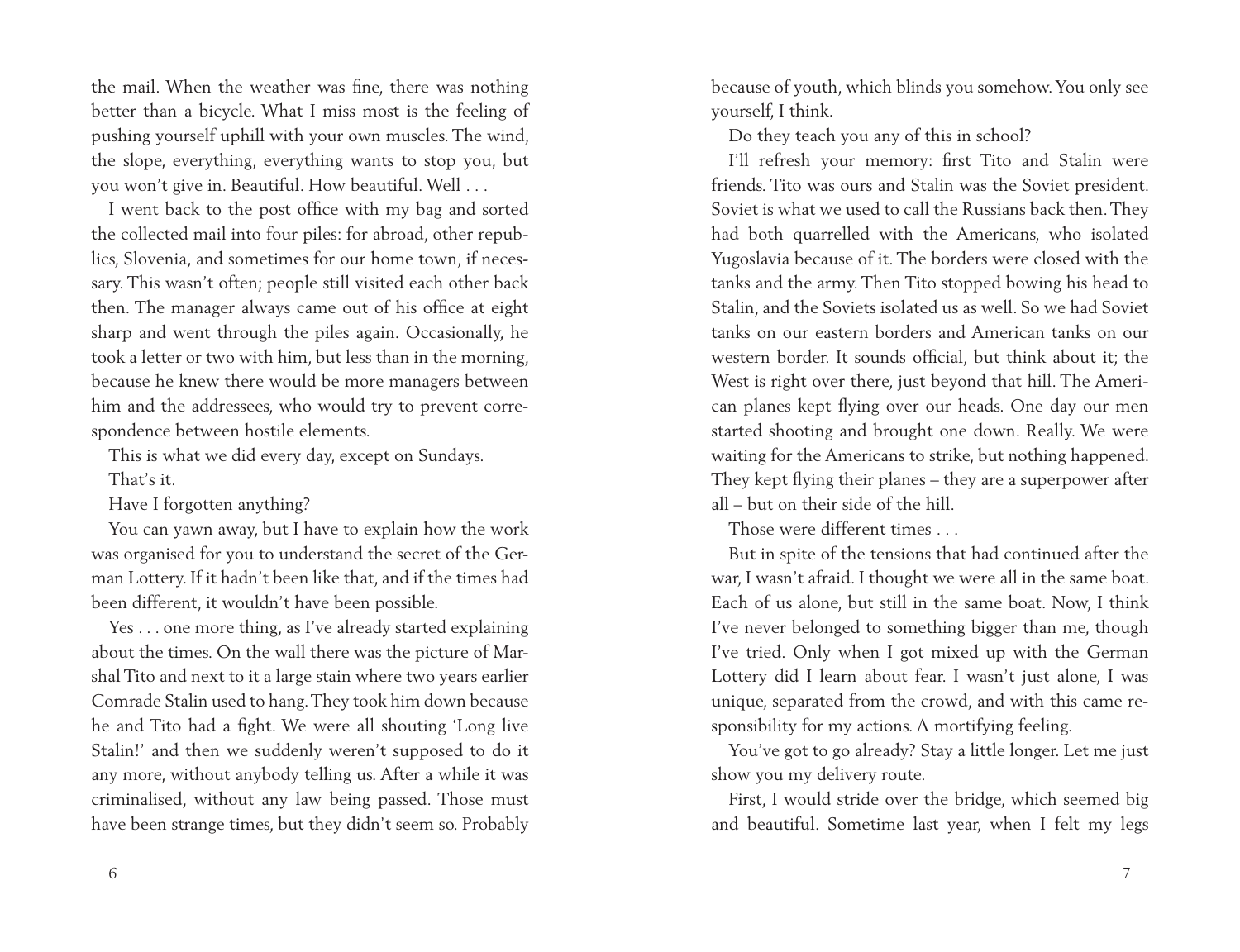wouldn't carry me much longer, I paid for a cab and went to see it. How small and dreary it looked. I didn't even want to leave the car. Maybe it's good that memory and truth go their separate ways sometimes.

Well, over that large and beautiful bridge I went. It had two arches made of concrete; later I saw similar ones in American movies. I was always temped to walk over them like a tightrope walker, but I never dared. Even now, when I think about it, I become nostalgic. You know, I've been thinking about all the things I have to tell you so you'll understand the secret of the German Lottery. Remembering these arches I realised something that may help you, young as you are: memories are about the things you've done, while nostalgia is about the things you haven't done, but should have.

Halfway over the bridge I always looked down at my reflection in the river. Is it still as slow as it used to be? I admit, I was thrilled when I saw the buttons on my postal uniform shine! I didn't linger there long. The bag was full and heavy. I could barely drag it along. I carried it over my right shoulder, so it would weigh down the opposite side of my body, making me limp evenly, or so I thought.

A few days after I started my job, a registered letter arrived addressed to Zora Klemenc, 12 Hero Stane Street. By then, the larger part of the town was named after national heroes who gave their lives for our freedom. That house is gone now; it stood outside the settlement, further up the hill. Not very old, but its grey colour seemed sad to me. Like every house, it had a stack of firewood piled up by its side for the winter, but here the wood was turning rotten and black, as if nobody had used it in several winters. The house had a nice big terrace facing the hill, the woods, and the path that led to the mountains. The blazes had faded by then, but before the war there must have been groups of hikers pouring along it. A little further up the path stood a bunker from the Second World War, but you couldn't see it any longer; the forest was reclaiming the land. The border guards used these paths, but civilians were not allowed into the zone.

Well, the letter was addressed to Zora, so I rang the bell. It was one of those bells you had to wind up and release, like an alarm clock.

I was probably still thinking about the firewood, because I was surprised by how scantily clothed she was for the time of the year in that skimpy red dress of hers. Spring was coming and warmth was spreading from noon towards morning and evening, but it hadn't gotten very far yet. The hills were still covered in snow, an icy wind swept down from the mountains, and I felt a shiver under my uniform. There were plenty of poorly dressed people around, but she didn't look poor, though I saw only basic furniture behind her, no luxury.

'Good day, comrade. Are you Zora Klemenc?' 'Yes?'

'A registered letter. Can you prove your identity?' 'Gladly, comrade postman. Just a minute.'

What pride I took in saying those words! A profession doesn't only need a uniform, it needs its own language. Language that sounds strange to the uninitiated, new words that knit us into a community. 'Your identity' – how beautiful it sounds! What does it actually mean?

Zora brought her identity card and held it in front of her